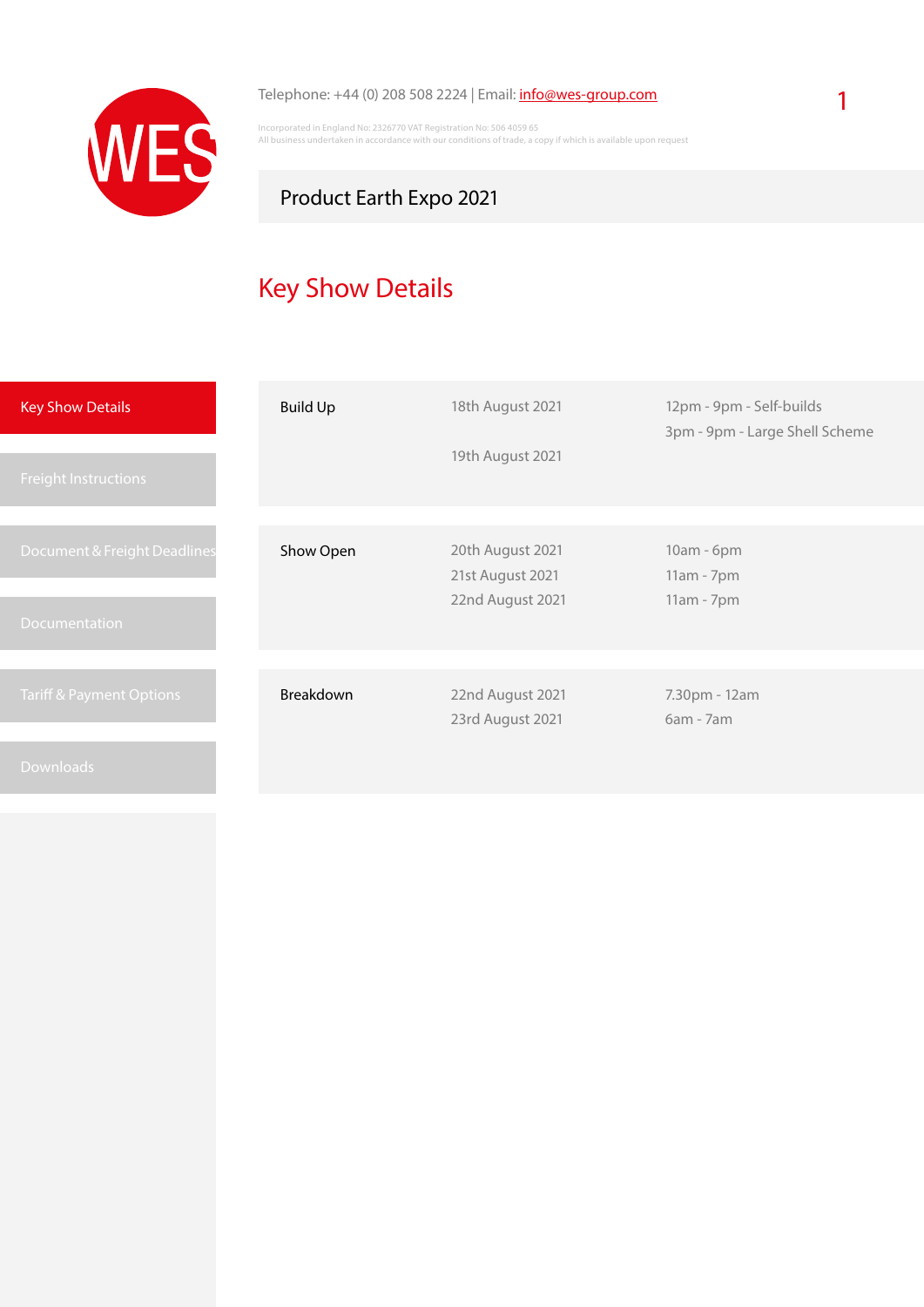

## Telephone: +44 (0) 208 508 2224 | Email: **[info@wes-group.com](mailto:info%40wes-group.com?subject=Product%20Earth%20Expo%202021%20-%20Logistic%20Services)** 2

Incorporated in England No: 2326770 VAT Registration No: 506 4059 65 All business undertaken in accordance with our conditions of trade, a copy if which is available upon request

## Product Earth Expo 2021

# Freight Instructions

| <b>Key Show Details</b><br><b>Freight Instructions</b> | Airfreight                                       | Destination<br>Consignee                                                                                          | London Heathrow - LHR<br><b>WES Group</b><br>Unit 9 Stort Valley Industrial Estate<br><b>Bishop's Stortford</b><br><b>CM23 2TU</b><br>United Kingdom                      |  |  |
|--------------------------------------------------------|--------------------------------------------------|-------------------------------------------------------------------------------------------------------------------|---------------------------------------------------------------------------------------------------------------------------------------------------------------------------|--|--|
| Document & Freight Deadlines                           |                                                  | Notify                                                                                                            | Tel: +44 (0) 208 508 2224<br>Email: info@wes-group.com                                                                                                                    |  |  |
|                                                        |                                                  | All documents, such as Airway Bill must show the consignee indicated above.                                       |                                                                                                                                                                           |  |  |
| Documentation<br><b>Tariff &amp; Payment Options</b>   | Oceanfreight                                     | Destination<br>Consignee                                                                                          | Any UK Port<br><b>WES Group</b><br>Unit 9 Stort Valley Industrial Estate<br><b>Bishop's Stortford</b>                                                                     |  |  |
| <b>Downloads</b>                                       |                                                  | Notify                                                                                                            | <b>CM23 2TU</b><br>United Kingdom<br>Tel: +44 (0) 208 508 2224<br>Email: info@wes-group.com                                                                               |  |  |
|                                                        |                                                  | All documents, such as Bill of Lading must show the consignee indicated above.                                    |                                                                                                                                                                           |  |  |
|                                                        | International Road<br>Transport / TIR            | Please advise prior to dispatch, port / freight terminal arrival info<br>for import customs clearance information |                                                                                                                                                                           |  |  |
|                                                        | <b>Advanced Warehouse</b><br>& Courier Receiving | Destination                                                                                                       | <b>WES Logistics</b><br>c/o Neely Transport<br>Unit H Flaxley Park<br>Flaxley Way, Stechford<br>Birmingham<br><b>B33 9AN</b><br>United Kingdom                            |  |  |
|                                                        | Venue                                            | Destination                                                                                                       | Product Earth Expo 2021<br><b>Enter Exhibiting Company Name</b><br><b>Enter Stand Number</b><br>NAEC, Stoneleigh<br>Stoneleigh<br>Kenilworth<br>CV8 2LZ<br>United Kingdom |  |  |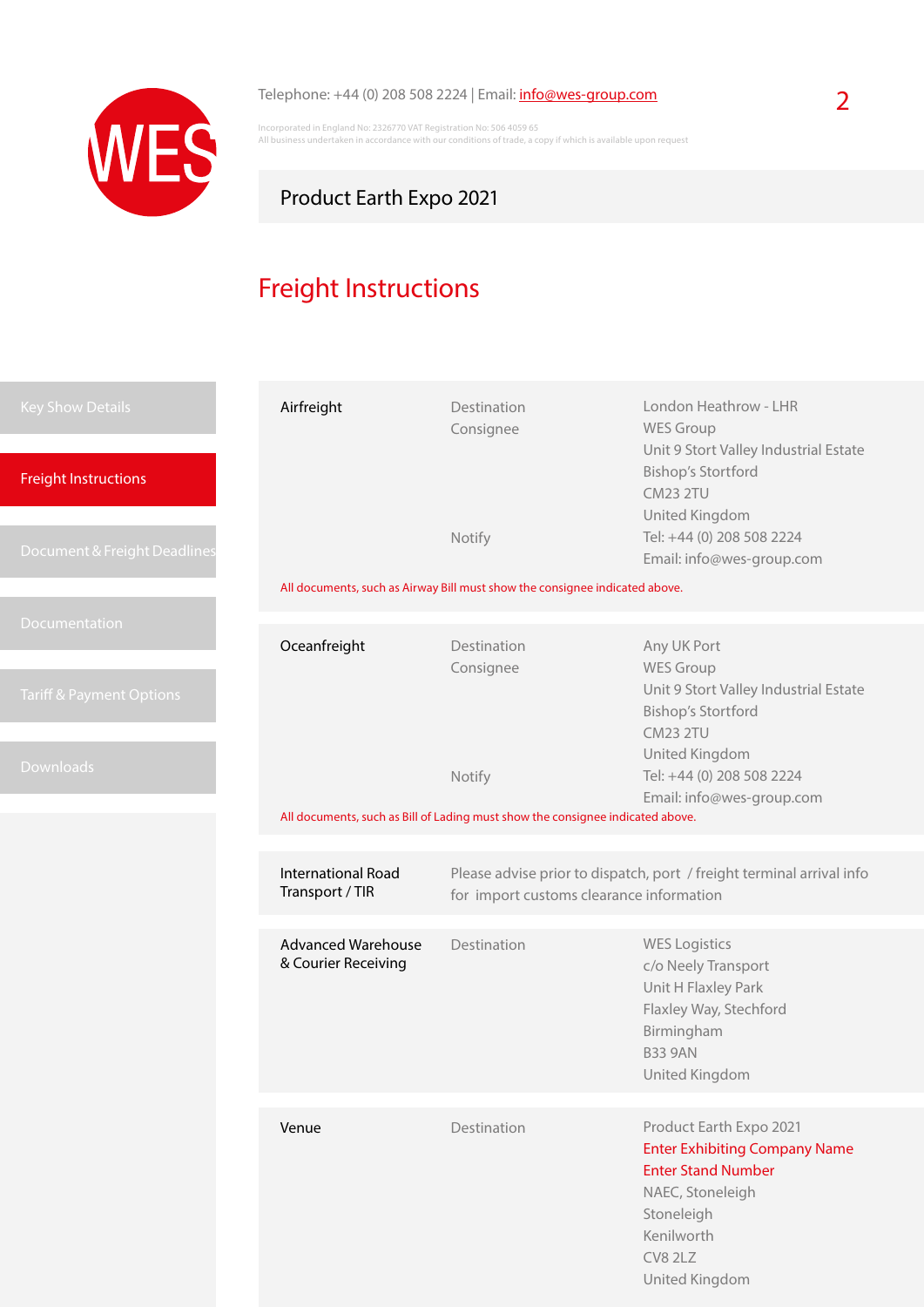

### Telephone: +44 (0) 208 508 2224 | Email: **[info@wes-group.com](mailto:info%40wes-group.com?subject=Product%20Earth%20Expo%202021%20-%20Logistic%20Services)** 3

Incorporated in England No: 2326770 VAT Registration No: 506 4059 65 All business undertaken in accordance with our conditions of trade, a copy if which is available upon request

### Product Earth Expo 2021

# Document & Freight Deadlines

| <b>Key Show Details</b>             | Airfreight                                                                                                                                      | <b>Documents Required</b>                                                                                      | 1 x Airway Bill<br>1 x Commercial invoice / packing list                                       |
|-------------------------------------|-------------------------------------------------------------------------------------------------------------------------------------------------|----------------------------------------------------------------------------------------------------------------|------------------------------------------------------------------------------------------------|
| <b>Freight Instructions</b>         |                                                                                                                                                 | Document deadline<br>Freight Deadline                                                                          | 5 days prior to arrival<br>9th August 2021                                                     |
|                                     |                                                                                                                                                 |                                                                                                                |                                                                                                |
| Document & Freight Deadlines        | Oceanfreight - FCL                                                                                                                              | <b>Documents Required</b><br>Document deadline                                                                 | 1 x Express Bill of Lading<br>1 x Commercial invoice / packing list<br>5 days prior to arrival |
| <b>Documentation</b>                |                                                                                                                                                 | Freight Deadline                                                                                               | 9th August 2021                                                                                |
|                                     |                                                                                                                                                 |                                                                                                                |                                                                                                |
| <b>Tariff &amp; Payment Options</b> | Oceanfreight - LCL                                                                                                                              | <b>Documents Required</b>                                                                                      | 1 x Express Bill of Lading<br>1 x Commercial invoice / packing list                            |
| <b>Downloads</b>                    |                                                                                                                                                 | Document deadline<br>Freight Deadline                                                                          | 5 days prior to arrival<br>4th August 2021                                                     |
|                                     |                                                                                                                                                 |                                                                                                                |                                                                                                |
|                                     | <b>International Road</b>                                                                                                                       | <b>Documents Required</b>                                                                                      | 1 x Commercial invoice / ATA Carnet                                                            |
|                                     | Transport / TIR                                                                                                                                 | Document deadline                                                                                              | 5 days prior to arrival                                                                        |
|                                     |                                                                                                                                                 | Freight Deadline                                                                                               | 9th August 2021                                                                                |
|                                     |                                                                                                                                                 | Please advise prior to dispatch, port / freight terminal arrival info for import customs clearance information |                                                                                                |
|                                     |                                                                                                                                                 |                                                                                                                |                                                                                                |
|                                     | Advanced Warehouse Freight Deadline<br>& Courier Receiving                                                                                      |                                                                                                                | 16th August 2021                                                                               |
|                                     | Venue                                                                                                                                           | Freight Deadline                                                                                               | During build-up period                                                                         |
|                                     | Please send all pre-alerts to info@wes-group.com or contact us on +44 (0) 208 508 2224                                                          |                                                                                                                |                                                                                                |
|                                     |                                                                                                                                                 |                                                                                                                |                                                                                                |
|                                     | <b>Booking Deadlines</b>                                                                                                                        | Fork Lifting                                                                                                   | 16th August 2021                                                                               |
|                                     |                                                                                                                                                 | Storage                                                                                                        | 16th August 2021                                                                               |
|                                     |                                                                                                                                                 | Labour for Unpacking and                                                                                       | 13th August 2021                                                                               |
|                                     |                                                                                                                                                 | Packing                                                                                                        |                                                                                                |
|                                     |                                                                                                                                                 |                                                                                                                |                                                                                                |
|                                     | Bookings received after the deadline will have to book onsite during<br>the build-up period with a credit card, however will not be prioritised |                                                                                                                |                                                                                                |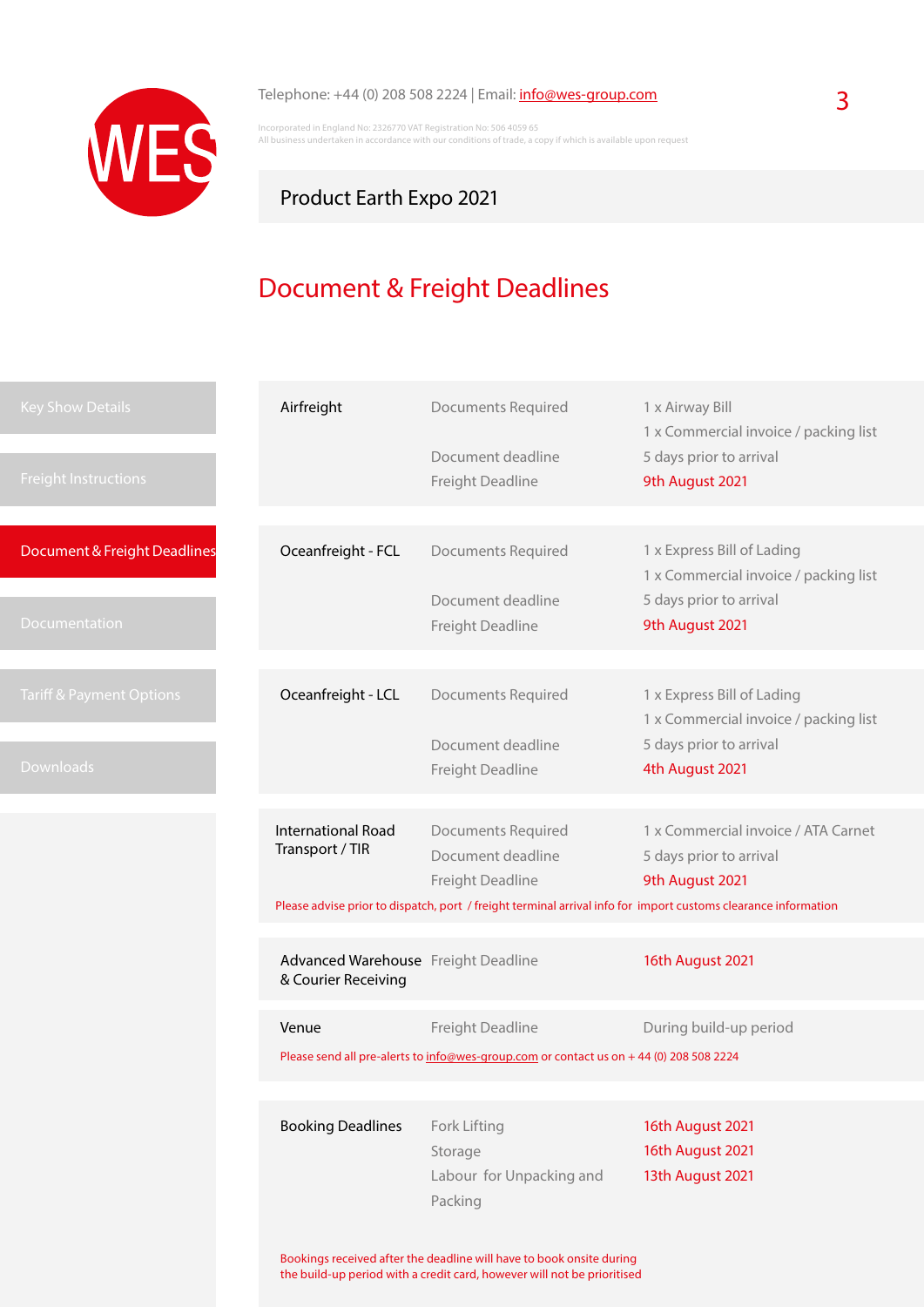

#### Telephone:  $+44$  (0) 208 508 2224 | Email:  $info@wes-group.com$  $info@wes-group.com$  $info@wes-group.com$ </u>

Incorporated in England No: 2326770 VAT Registration No: 506 4059 65 Traken in accordance with our conditions of trade, a copy if which is available upon request

### Product Earth Expo 2021

## Documentation

Customs Formalities & Examination

| <b>Key Show Details</b><br><b>Freight Instructions</b> | <b>AtA Carnet</b>         |                                                                                                       | Entry for goods under ATA Carnet allows free movement of the goods within<br>the UK, after the exhibition, for a period of up to 6 months or until the expiry of<br>the Carnet, whichever occurs first, before which the goods must be exported<br>(under Customs supervision).                                                    |  |
|--------------------------------------------------------|---------------------------|-------------------------------------------------------------------------------------------------------|------------------------------------------------------------------------------------------------------------------------------------------------------------------------------------------------------------------------------------------------------------------------------------------------------------------------------------|--|
| Document & Freight Deadlines<br>Documentation          | Temporary<br>Import       |                                                                                                       | Goods may be temporarily imported under WES Logistics temporary import bond<br>facility, subject to a non-refundable bond fee. Please be advised that all goods<br>entered under our security bond, remain under our control and, at the end of the<br>show, should either be exported, or permanently imported, by WES Logistics. |  |
| Tariff & Payment Options                               | Permanent                 |                                                                                                       | For goods to remain in the United Kingdom import Duty and VAT will be                                                                                                                                                                                                                                                              |  |
|                                                        | Import                    | applicable. Duty and VAT % rates are available. Giveaways are not always<br>exempt from Duty and VAT. |                                                                                                                                                                                                                                                                                                                                    |  |
| <b>Downloads</b>                                       |                           |                                                                                                       |                                                                                                                                                                                                                                                                                                                                    |  |
|                                                        | <b>Commercial Invoice</b> |                                                                                                       | In order to assist you in the preparation of documents, we can supply                                                                                                                                                                                                                                                              |  |
|                                                        | & Packing List            |                                                                                                       | you with a combined commercial invoice and packing list.<br>This must show full description of goods, including unit price and                                                                                                                                                                                                     |  |

This must show full description of goods, including unit price and totals. Restrictions apply on quantities of giveaway items allowed which should be appropriate to the duration and attendance of the exhibition. The following must be shown:-

• Package number - it must match the case / markings mentioned

- Full description of contents and harmonisation codes
- Dimensions and gross weight

A copy of the commercial invoice / packing list should be firmly attached to the case beneath the case mark. Customs may examine the goods on importation, so it essential that a detailed packing list is provided to avoid delays in clearance. When cargo is shipped as an LCL / FCL container, a container packing list / manifest is required.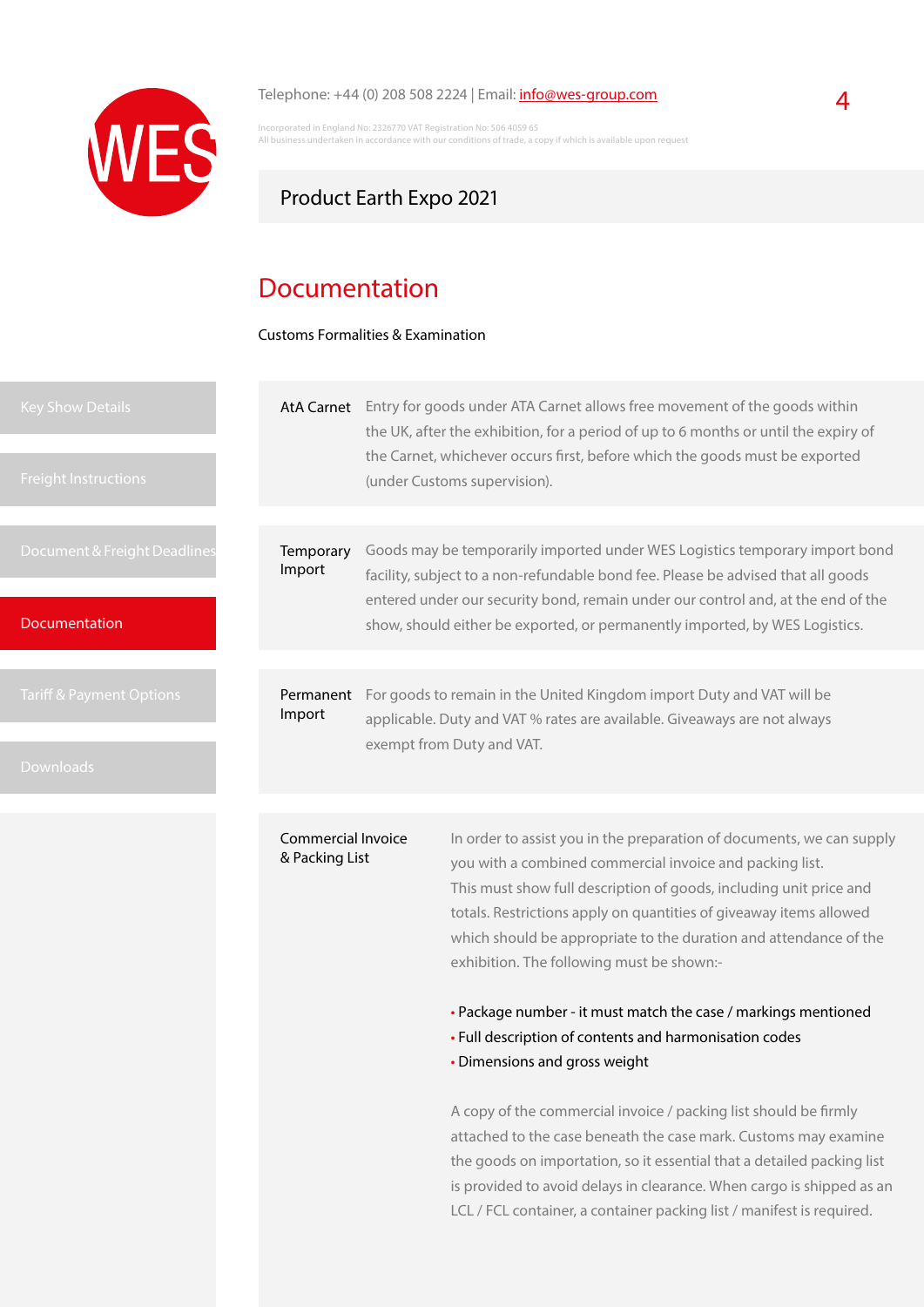

## Telephone: +44 (0) 208 508 2224 | Email:  $\frac{info@wes-group.com}{}$  $\frac{info@wes-group.com}{}$  $\frac{info@wes-group.com}{}$  5

Incorporated in England No: 2326770 VAT Registration No: 506 4059 65 All business undertaken in accordance with our conditions of trade, a copy if which is available upon request

## Product Earth Expo 2021

# Tariff & Payment Options

| <b>Key Show Details</b><br><b>Freight Instructions</b> | Tariff                 | Comprehensive quotations will be supplied upon receipt of<br>consignment details where requested or a copy of our tariff<br>of charges can be sent by e-mail.                                                                                                                      |
|--------------------------------------------------------|------------------------|------------------------------------------------------------------------------------------------------------------------------------------------------------------------------------------------------------------------------------------------------------------------------------|
| Document & Freight Deadlines                           | <b>Payment Options</b> | Unless freight is routed via our appointed agent or you have an                                                                                                                                                                                                                    |
| <b>Documentation</b>                                   |                        | account with us, we will require immediate payment of all charges<br>upon receipt of invoice. Bank details are specified at the bottom of<br>the invoice. Credit cards are also accepted for account settlement.<br>All business, without exception, is handled subject to the WES |
| <b>Tariff &amp; Payment Options</b>                    |                        | Group trading terms and conditions whether we act as agents or<br>otherwise, a copy of which is available upon request.                                                                                                                                                            |